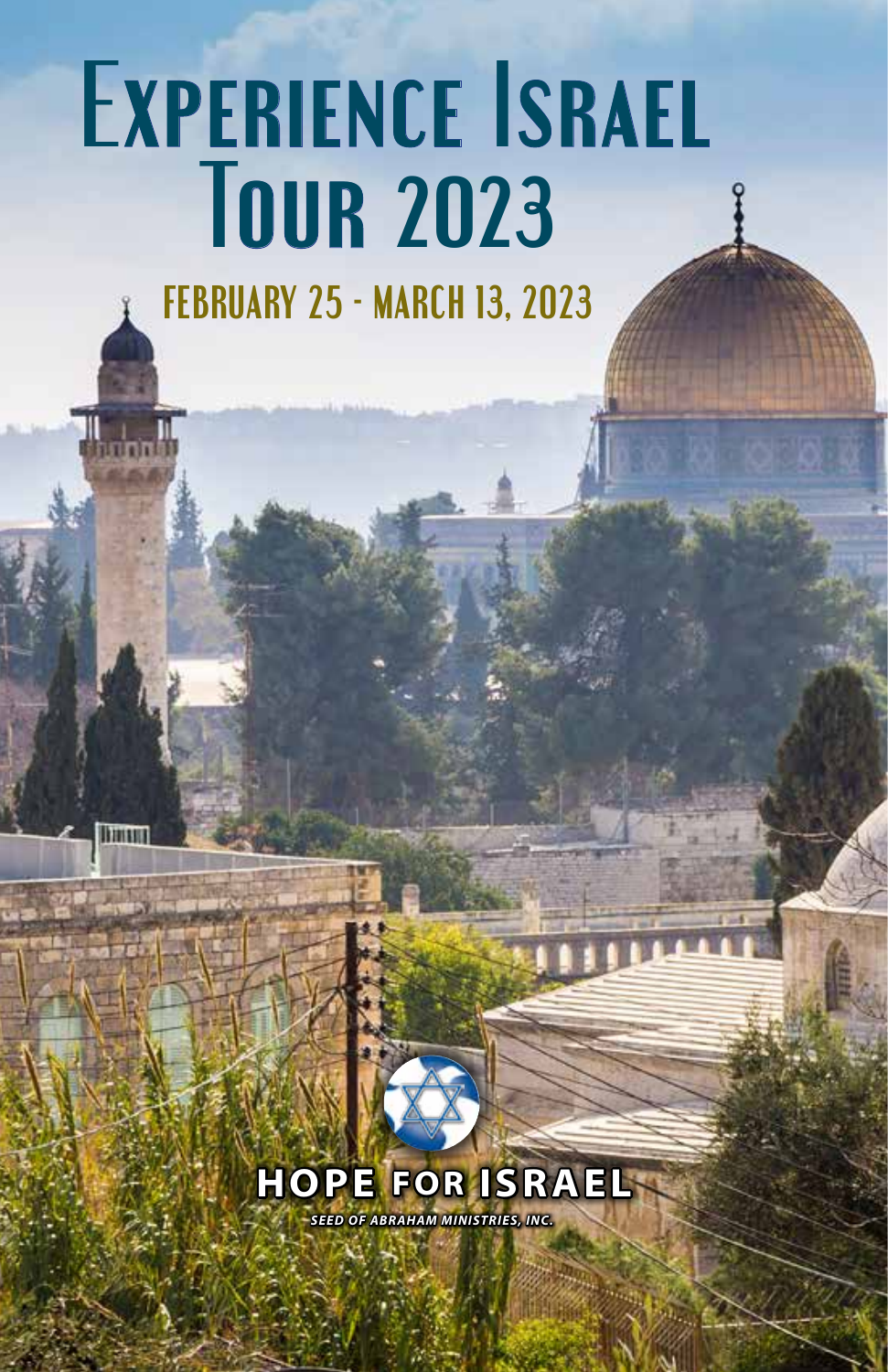## **Saturday, February 25**

 **Depart the USA to Israel**

#### SUNDAY, **FEBRUARY 26**

 **Arrive to Ben Gurion Airport in the afternoon and transfer to our hotel**

#### *Overnight: Netanya*

## **MONDAY FEBRUARY 27**

- **Beit Lid: Site of Israel's first double suicide bombing**
- **Caesarea Maritima: Herod's Mediterranean port**
- **Carmel Mountain: Elijah defeats the prophets of Baal**
- **Daliat El Carmel: Experience Druze cuisine**

#### *Overnight: Netanya*

## **Tuesday, February 28**

- **Atlit: Temporary holding location for Jewish immigrants pre-1948**
- **Zippori: Israel's capital after 132AD**
- **Kibbutz Ginegar: the kibbutz movement of modern Israel**
- **Nazareth: Yeshua's home town**
- **Cana: Yeshua's first miracle**

#### *Overnight: Sea of Galilee*

#### **Wednesday, March 1**

- **Capernaum: Where our Messiah's ministry began**
- **Bethsaida: Location for many of the Messiah's teachings**
- **Korsi: The healed demoniac.**
- **Mount of Beatitudes: The famed "Sermon on the Mount" site**

**Thinkin** 

- **Magdala: The home of Mary, whom Yeshua healed from demons**
- **Sea of Galilee boat ride**

#### *Overnight: Sea of Galilee*

## **Thursday, March 2**

- **Tel Dan: The Jordan River headwaters**
- **Caesarea Philippi: Yeshua's question, "Who do people say I am?"**
- **Valley of Tears: The beginning of the Yom Kippur war**
- **Katzrin: The capital of the Golan Heights**

#### *Overnight: Sea of Galilee*

## **Friday, March 3**

 **Jordan River: Our Messiah's immersion location**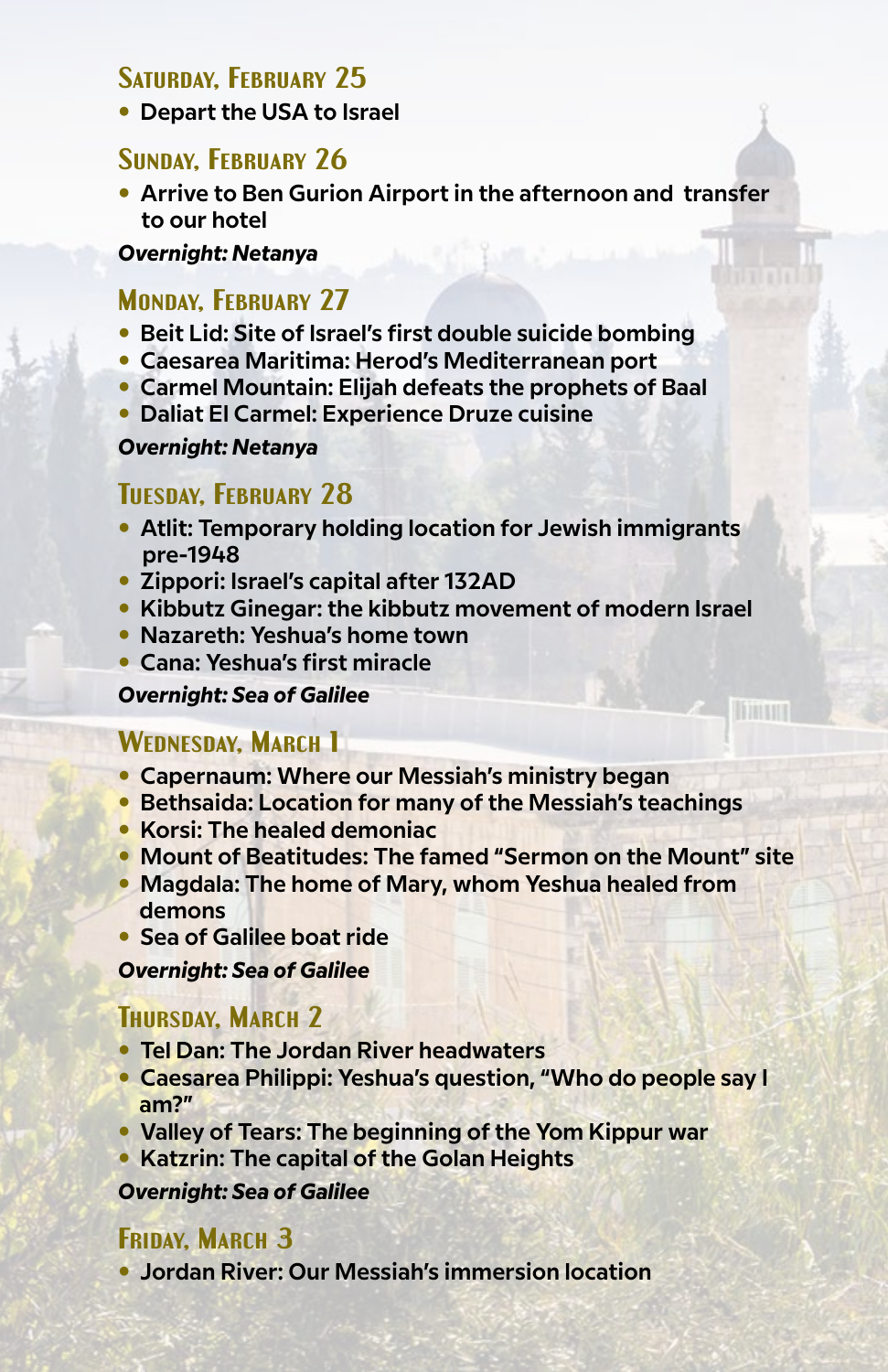## **Jericho: The city from the time of both Joshua and Yeshua** *Overnight: Jerusalem*

## Saturday, March 4

- **Shepherd's Fields: Angels announce Yeshua's birth**
- **Bethlehem: King David and Yeshua's birthplace**
- **Ein Haniya: Ethiopian Eunuch's immersion by Phillip**
- **Valley of Ellah: Historic battle site between David and Goliath**

#### *Overnight: Jerusalem*

## **Sunday, March 5**

- **City of David: The capital of ancient Israel**
- **Davidson Center: Archeological proof for scriptural accuracy**
- **Pool of Siloam: Location of the blind man's healing**
- **Western Wall & Temple Tunnels: The holiest site in the world for the Jewish people**
- **Pool of Bethesda: The "moving water" healing of the invalid**

#### *Overnight: Jerusalem*

## **Monday, March 6**

- **Mt. Gerizim: Home of the Samaritans and Northern Israel's capital**
- **Shiloh: Tabernacle home during the Tanakh (Old Testament) period**

#### *Overnight: Jerusalem*

## **TUESDAY, MARCH 7**

- **Yad Vashem: The world-famous Holocaust Museum**
- **Mt. of Olives: The Temple Mount and Eastern Gate overlook**
- **Gethsemane: the olive grove Yeshua prayed in before His crucifixion**
- **Garden Tomb: the Messiah's crucifixion, burial and resurrection**

**Ben Gurion Airport: for Partial Tour, transfer to airport for flight home**

*Overnight: Jerusalem for those continuing on Full Tour*

## **Wednesday, March 8**

**• Arrive to the US (those on the partial tour)**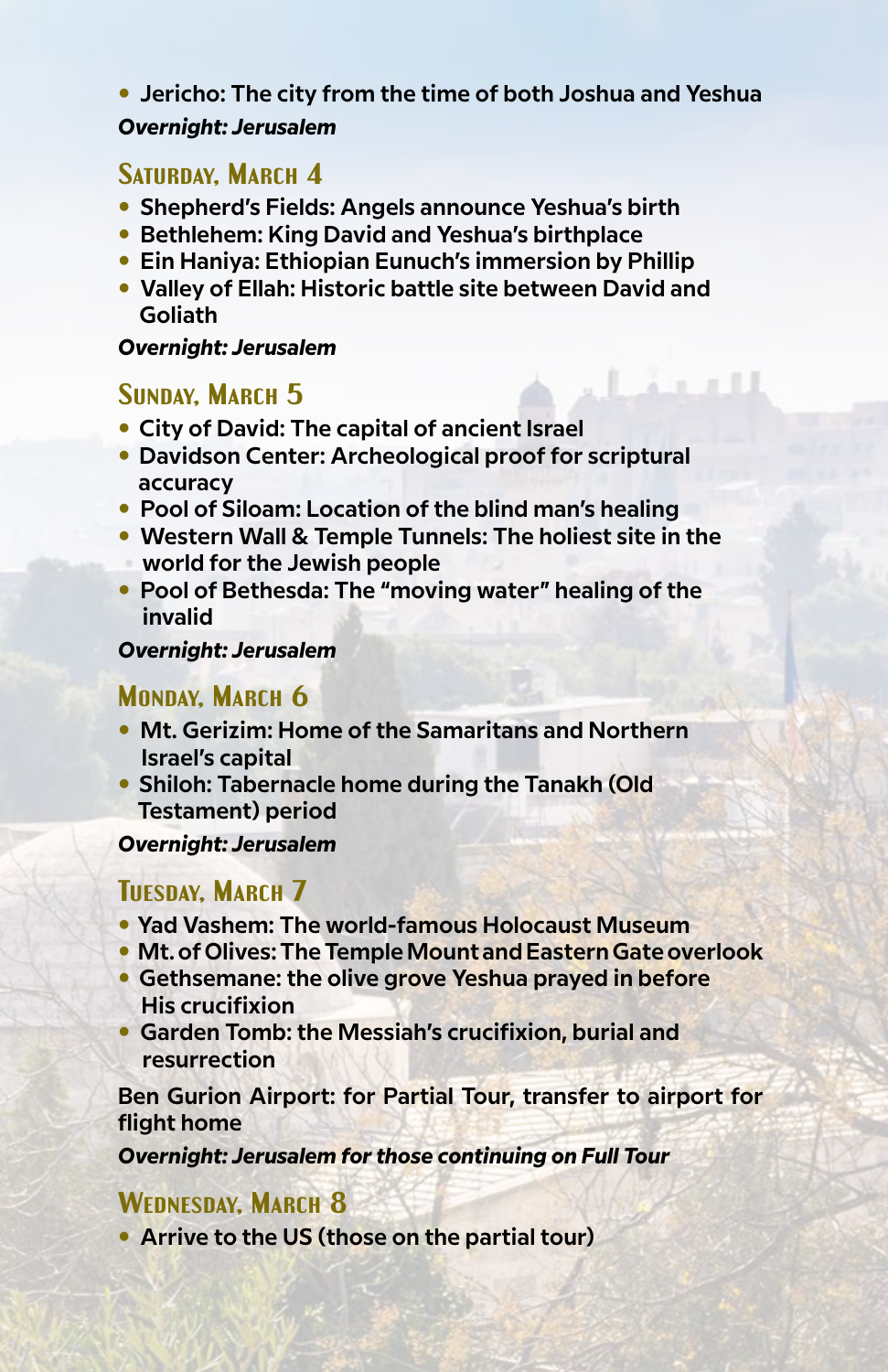# **Full Tour Extension**

## **Wednesday, March 8**

- **Hebron: The ancient Tomb of the Patriarchs**
- **Carmel to Ein Gedi jeep tour**
- **Dead Sea: The lowest point on Earth**

#### *Overnight: Dead Sea*

## **Thursday, March 9**

- **Ein Gedi: the stunning desert oasis of King David**
- **Dead Sea: free time to enjoy the Dead Sea**

#### *Overnight: Dead Sea*

## FRIDAY, MARCH 10

- **Masada: The backdrop of Israel's "never again" mentality**
- **Bedouin lunch and camel ride: an experience you'll never forget!**
- **Tel Arad: King Solomon's southern fortress**
- **Large Crater: "Maktesh"- the world's largest erosion crater**

#### *Overnight: Sde Boker*

## SATURDAY, MARCH 11

- **Ein Ovdat: an Israeli wilderness experience**
- **Ramon Crater: Israel's largest National Park**
- **Paran: Location of Moses sending out the messengers**
- **Ben Gurion's Home: The desert home of Israel's 1st Prime Minister**

#### *Overnight: Sde Boker*

## **Sunday, March 12**

- **Tel Sheva: Abraham's city and well**
- **Eshkol Park (Brook of Absor): David chases his enemies**
- **Independence Hall: The place where modern Israel began**
- **Farewell Dinner: A delicious farewell dinner send-off**
- **Ben-Gurion Airport: transfer for your return home**

## **Monday, March 13**

**• Arrive to the USA (Full Tour)**